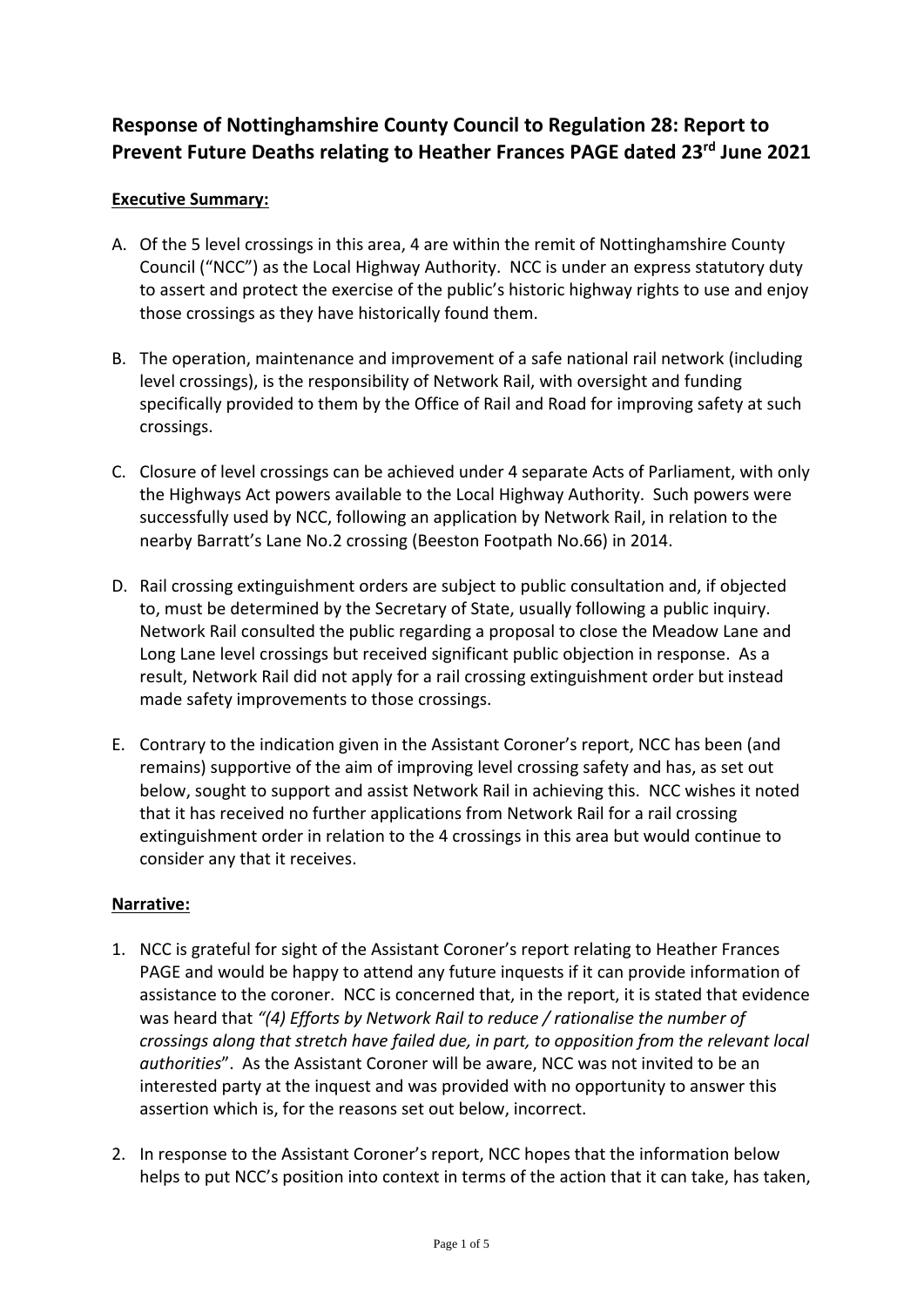and will continue to take. It appears from the context of the report that it has been provided to NCC due to the deceased having obtained access to the railway line from a nearby level crossing, and that it therefore relates to NCC's role as Local Highway Authority. It is not clear to NCC as to which level crossing the Assistant Coroner is referring, but the situation is similar for each of 5 at-grade crossings in this area; 4 of which being within the administrative area of NCC. The 5 at-grade crossings in the Attenborough area are:

- Meadow Lane (Beeston Bridleway No.72);
- Long Lane (Beeston Footpath No.130);
- Attenborough Lane crossing Barratt No.1 (Beeston Footpath No.65);
- Barton Lane road crossing (public carriageway); and
- in Derbyshire, Barton Road (Long Eaton Footpath E8 7/2).
- 3. Closure of level crossings can be achieved under 4 separate Acts of Parliament<sup>[1](#page-1-0)</sup>, with only the Highways Act powers available to the Local Highway Authority. The prescribed process which Highway Authorities must follow in order to divert or extinguish certain minor public highways<sup>[2](#page-1-1)</sup> involve the making of an Order and formal public consultation. Should objections be received and maintained to the diversion or extinguishment, an Order cannot be brought into effect but must be referred to the Secretary of State for determination which often necessitates the holding of a local public inquiry, though it is possible, at the Secretary of State's discretion, for such an Order to be determined following a hearing or, rarely, to be dealt with by an exchange of written representations.
- 4. Where there are concerns for rail safety, Network Rail can apply to the Highway Authority for a rail crossing extinguishment order or a rail crossing diversion order under Sections 118A and 119A, Highways Act 1980, respectively. NCC is aware that level crossing safety is a key focus of both Network Rail and the Office of Rail and Road ("ORR) and that, for the last funding period (2014-2019) the ORR provided £109 million to Network Rail specifically for improving safety at level crossings. Indeed, pursuant to this, level crossing Barratt No.2 (Beeston Footpath No.66) was successfully diverted by NCC in 2014 following an application by Network Rail. Apart from that application, however, no further applications have been submitted by Network Rail seeking to close or divert any of the above-named crossings.
- 5. NCC actively contributes to and attends bi-annual 'Road and Rail Partnership' meetings, organised by Network Rail and attended by Network Rail staff including Level Crossing managers and their Liability Negotiations Team, British Transport Police and Train Operating Companies such as East Midlands Railway. The meeting is to discuss issues relating to level crossings both on carriageways and public rights of way, and bridge strikes.
- 6. Additional to the above, NCC and Network Rail are in regular dialogue regarding level

<span id="page-1-0"></span><sup>&</sup>lt;sup>1</sup> Highways Act 1980; Town and Country Planning Act 1990; Transport & Works Act 1992; Planning Act 2008

<span id="page-1-1"></span><sup>2</sup> Footpaths, Bridleways, and Restricted Byways, within the meaning of S.329, Highways Act 1980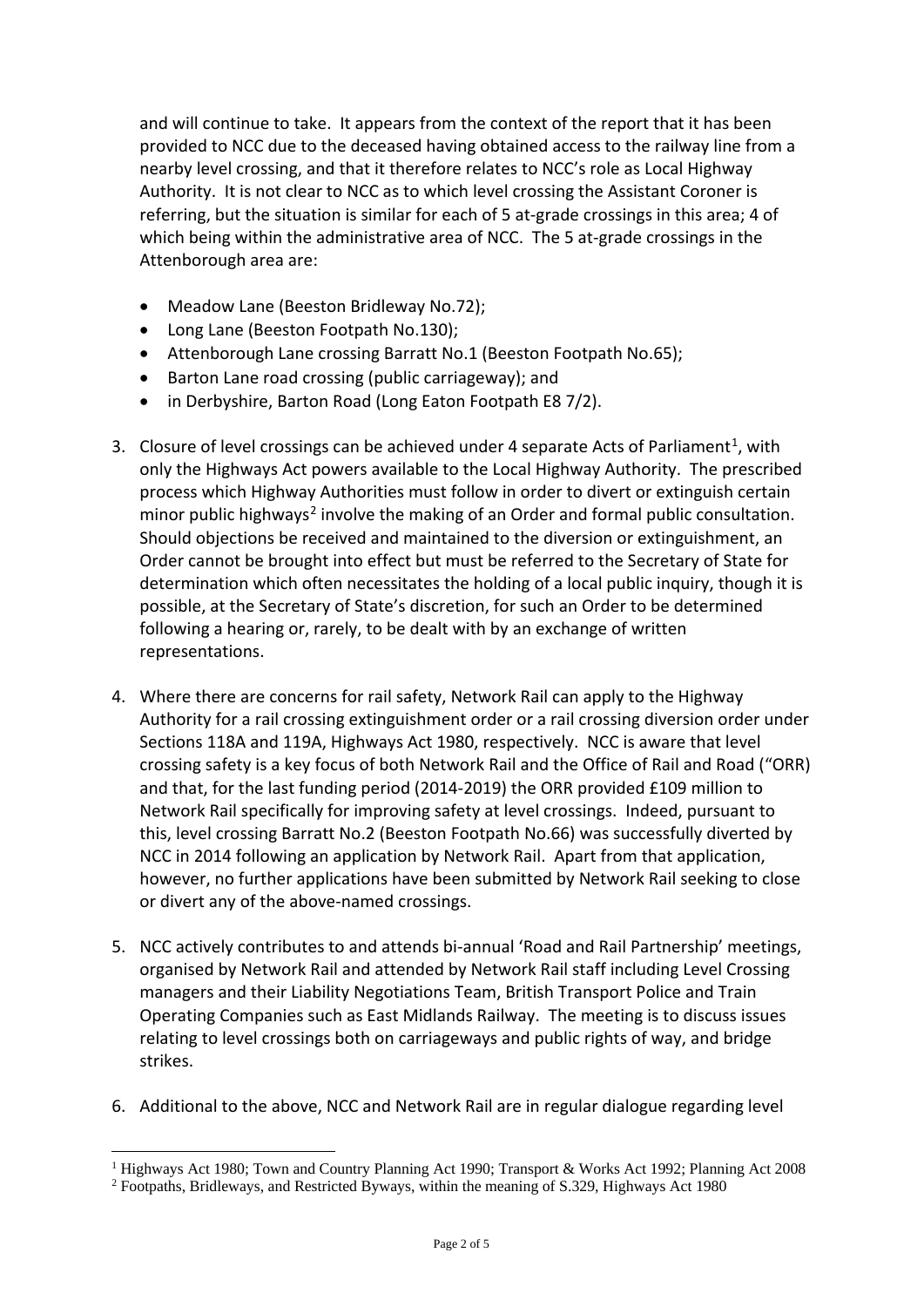crossings across the county, including those in the Attenborough area. While such discussions have looked at diversions and providing bridges it has proved difficult for NCC and Network Rail to take matters forward due, mainly, to objections from the public as highway users. For example, Network Rail proposed a bridge at the former Cemex site to replace the nearby level crossings for Long Lane (Beeston Footpath No.130) and Meadow Lane (Beeston Bridleway No.72). Discussions were held on site and meetings attended, and Network Rail arranged a mailshot to local residents in December 2017 regarding the proposals. This elicited a lot of concern from local residents and user groups about closing these crossings and a public meeting / drop in with stakeholders was subsequently held at Attenborough Village Hall in February 2018 to see if the proposals could be refined such that the public would be in agreement. This generated a high number of objections from the local community, however, and no application was received from Network Rail to close any crossings. Instead, due to the nature and number of objections from members of the public, Network Rail instead made improvements at the Meadow Lane bridleway crossing including changes to the decking and the installation of miniature stop lights (MSLs). In November 2018, Network Rail wrote to local residents again, citing the MSLs and a proposal to 'downgrade' Meadow Lane Crossing to those on foot and cycle only, preventing further equestrian use, and another public meeting was held in December 2018. No application was received by NCC, however, which NCC presumes to have been due to a significant level of objection from the public once again.

- 7. NCC's Countryside Access Team has regular contact and a good working relationship with Network Rail's Liabilities Team; this being the team within Network Rail with responsibility for the stopping up and diversion of public highway rights across railway lines and operational property. As part of this, NCC are currently discussing a number of at grade crossings in the County regarding their future management, as well as discussing opportunities for access on their non-operational land, which would increase public safety. Any proposals arising from this would, however, be subject to the formal legally prescribed consultation referred to above and thus may potentially be unable to be taken forward due to objections from highway users.
- 8. Notwithstanding the above, it has been possible to obtain public support to take forward a number of safety improvements in recent years, and several crossings in Nottinghamshire have been diverted by NCC and bridged by Network Rail to remove at grade crossings over operational lines. For example:
	- at Kings Mill between Mansfield and Sutton-in-Ashfield, bridleway rights have been diverted from an at-grade crossing to a bridleway bridge across the Robin Hood Line;
	- a footpath in Hucknall was diverted and bridged from an at grade crossing across the tram and Robin Hood Line;
	- Newark FP11 was extinguished across the East Coast Mainline; and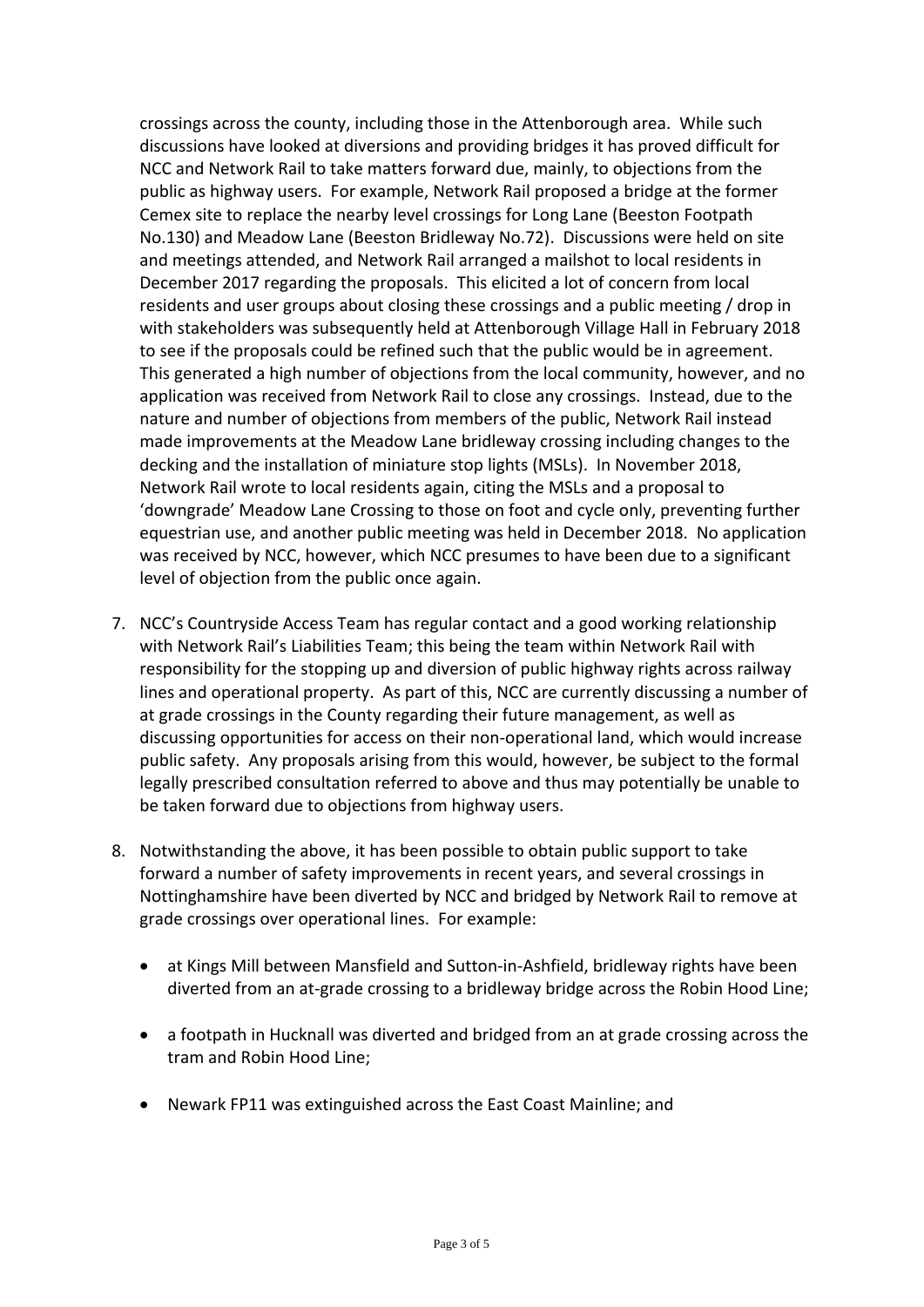- in Attenborough in 2014, Beeston FP66 was diverted by NCC on Barratt Lane No.1 from an at-grade crossing to the barrier crossing over the Attenborough Lane vehicular level crossing.
- 9. Separate to the above, NCC continues to work closely with Network Rail's Level Crossing Managers in order to help manage public safety at level crossings. For example, NCC recently provided a temporary emergency closure on Burton Joyce Footpath No.6 (Chestnut Grove) following a near-miss incident which prevented public access while Network Rail undertook some emergency improvement works.
- 10. Additionally, officers of NCC in its capacity as Local Highway Authority are to meet with officers of NCC in its capacity as Public Health Authority next week to discuss 'Network Rail Deaths and Near Misses', which it is understood is specifically in relation to work by the British Transport Police, Network Rail and Public Health colleagues regarding suicides on the railway.
- 11. NCC also manages and administers meetings of the Nottinghamshire Local Access Forum, at which Network Rail attend annually to update members and officers on matters relating to public rights of way crossings; level crossings being a standing item on the LAF's quarterly meetings. The LAF is established under S.94, Countryside and Rights of Way Act 2000 and is a group of volunteers who represent different stakeholders with an interest in countryside access and public rights of way.
- 12. Accordingly, while NCC is supportive of the aim of zero injuries or fatalities it must also acknowledge both that:
	- a. as with the highways network, it is inevitably the case that where a person intends to take their own life, there are no measures that can be put in place to prevent it (and widespread closure of all such crossings would meet with overwhelming public resistance due to the level of interference that would represent with people's enjoyment of such routes); and
	- b. that the legislative tools available for restricting public access are, through the inclusion of the public consultation process, intended to help achieve a reasonable and proportionate balance of such interference.
- 13. As such, the matter is not simply one of NCC's support or opposition indeed it is supportive of the aim. However, the overwhelming preponderance of power in terms of whether such crossings can be closed or rationalised is, at law, not with NCC but is with the public as highway users and, notwithstanding the Highway Authority's support, it is not within the Highway Authority's gift to unilaterally achieve closures of the kind intimated in the coroner's report.
- 14. The Authority can therefore confirm that, in terms of the action that this Authority may and will take to prevent future deaths, this is limited to continuing to undertake those actions referred to above and this Authority hereby confirms that it will continue to do so insofar as this remains compatible with the legally-prescribed duties and